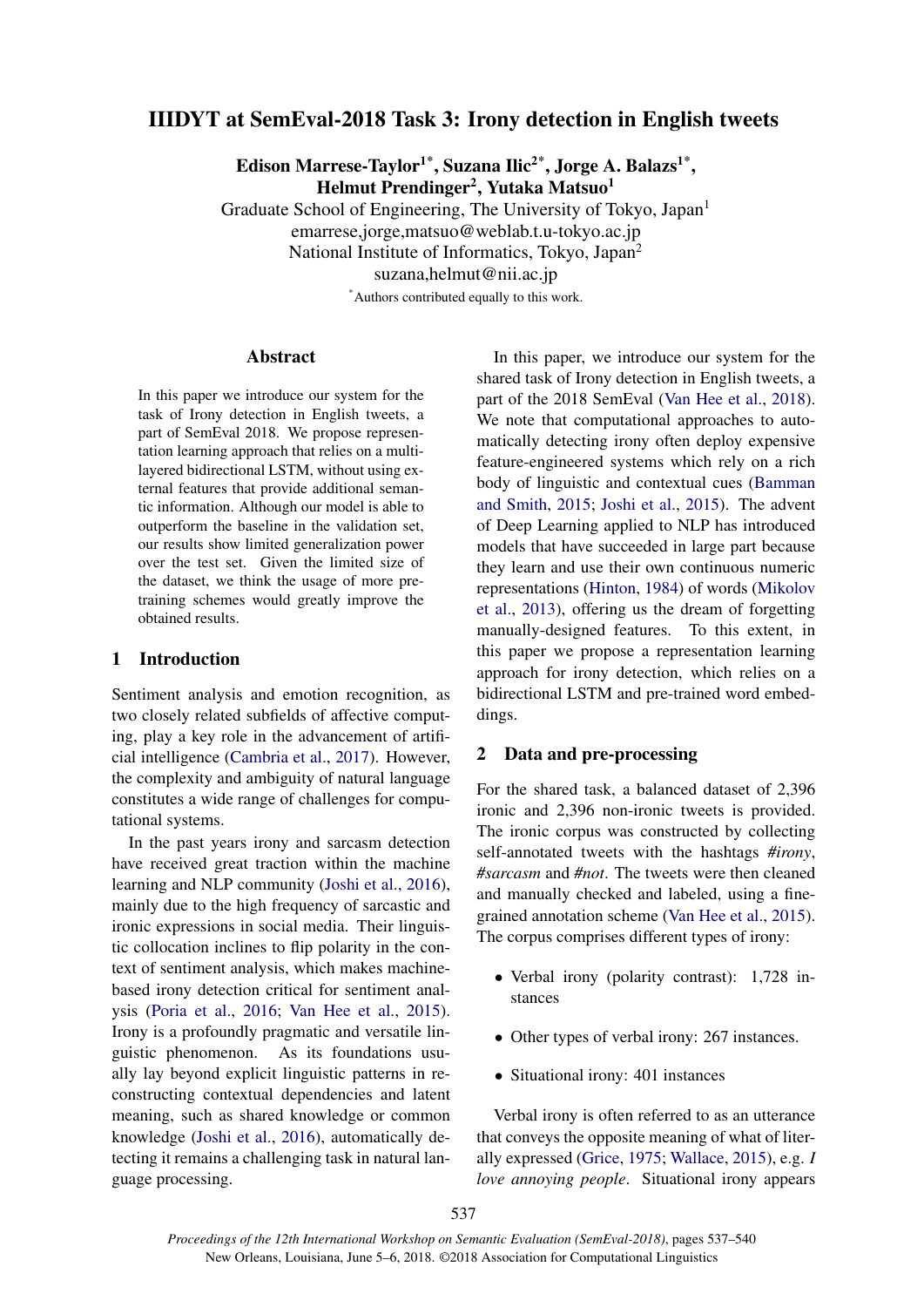in settings, that diverge from the expected (Lucariello, 1994), e.g. *an old man who won the lottery and died the next day*. The latter does not necessarily exhibit polarity contrast or other typical linguistic features, which makes it particularly difficult to classify correctly.

For the pre-processing we used the Natural Language Toolkit (Loper and Bird, 2002). As a first step, we removed the following words and hashtagged words: *not*, *sarc*, *sarcasm*, *irony*, *ironic*, *sarcastic* and *sarcast*, in order to ascertain a clean corpus without topic-related triggers. To ease the tokenizing process with the NLTK TweetTokenizer, we replaced two spaces with one space and removed usernames and urls, as they do not generally provide any useful information for detecting irony.

We do not stem or lowercase the tokens, since some patterns within that scope might serve as an indicator for ironic tweets, for instance a word or a sequence of words, in which all letters are capitalized (Tsur et al., 2010).

### 3 Proposed Approach

The goal of the subtask A was to build a binary classification system that predicts if a tweet is ironic or non-ironic. In the following sections, we first describe the dataset provided for the task and our pre-processing pipeline. Later, we lay out the proposed model architecture, our experiments and results.

### 3.1 Word representation

Representation learning approaches usually require extensive amounts of data to derive proper results. Moreover, previous studies have shown that initializing representations using random values generally causes the performance to drop. For these reasons, we rely on pre-trained word embeddings as a means of providing the model the adequate setting. We experiment with  $G$ loVe<sup>1</sup> (Pennington et al., 2014) for small sizes, namely 25, 50 and 100. This is based on previous work showing that representation learning models based on convolutional neural networks perform well compared to traditional machine learning methods with a significantly smaller feature vector size, while at the same time preventing over-fitting and accelerates computation (e.g (Poria et al., 2016).

GloVe embeddings are trained on a dataset of 2B tweets, with a total vocabulary of 1.2 M tokens. However, we observed a significant overlap with the vocabulary extracted from the shared task dataset. To deal with out-of-vocabulary terms that have a frequency above a given threshold, we create a new vector which is initialized based on the space described by the infrequent words in GloVe. Concretely, we uniformly sample a vector from a sphere centered in the centroid of the 10% less frequent words in the GloVe vocabulary, whose radius is the mean distance between the centroid and all the words in the low frequency set. For the other case, we use the special *UNK* token.

To maximize the knowledge that may be recovered from the pre-trained embeddings, specially for out-of-vocabulary terms, we add several tokenlevel and sentence-level binary features derived from simple linguistic patterns, which are concatenated to the corresponding vectors.

### Word-level features

- 1. If the token is fully lowercased.
- 2. If the Token is fully uppercased.
- 3. If only the first letter is capitalized.
- 4. If the token contains digits.

#### Sentence-level features

- 1. If any token is fully lowercased.
- 2. If any token is fully uppercased.
- 3. If any token appears more than once.

#### 3.2 Model architecture

Recurrent neural networks are powerful sequence learning models that have achieved excellent results for a variety of difficult NLP tasks (Ian Goodfellow, Yoshua Bengio, 2017). In particular, we use the last hidden state of a bidirectional LSTM architecture (Hochreiter and Urgen Schmidhuber, 1997) to obtain our tweet representations. This setting is currently regarded as the state-of-the-art (Barnes et al., 2017) for the task on other datasets. To avoid over-fitting we use Dropout (Srivastava et al., 2014) and for training we set binary crossentropy as a loss function. For evaluation we use our own wrappers of the the official evaluation scripts provided for the shared tasks, which are based on accuracy, precision, recall and F1-score.

<sup>1</sup>nlp.stanford.edu/projects/glove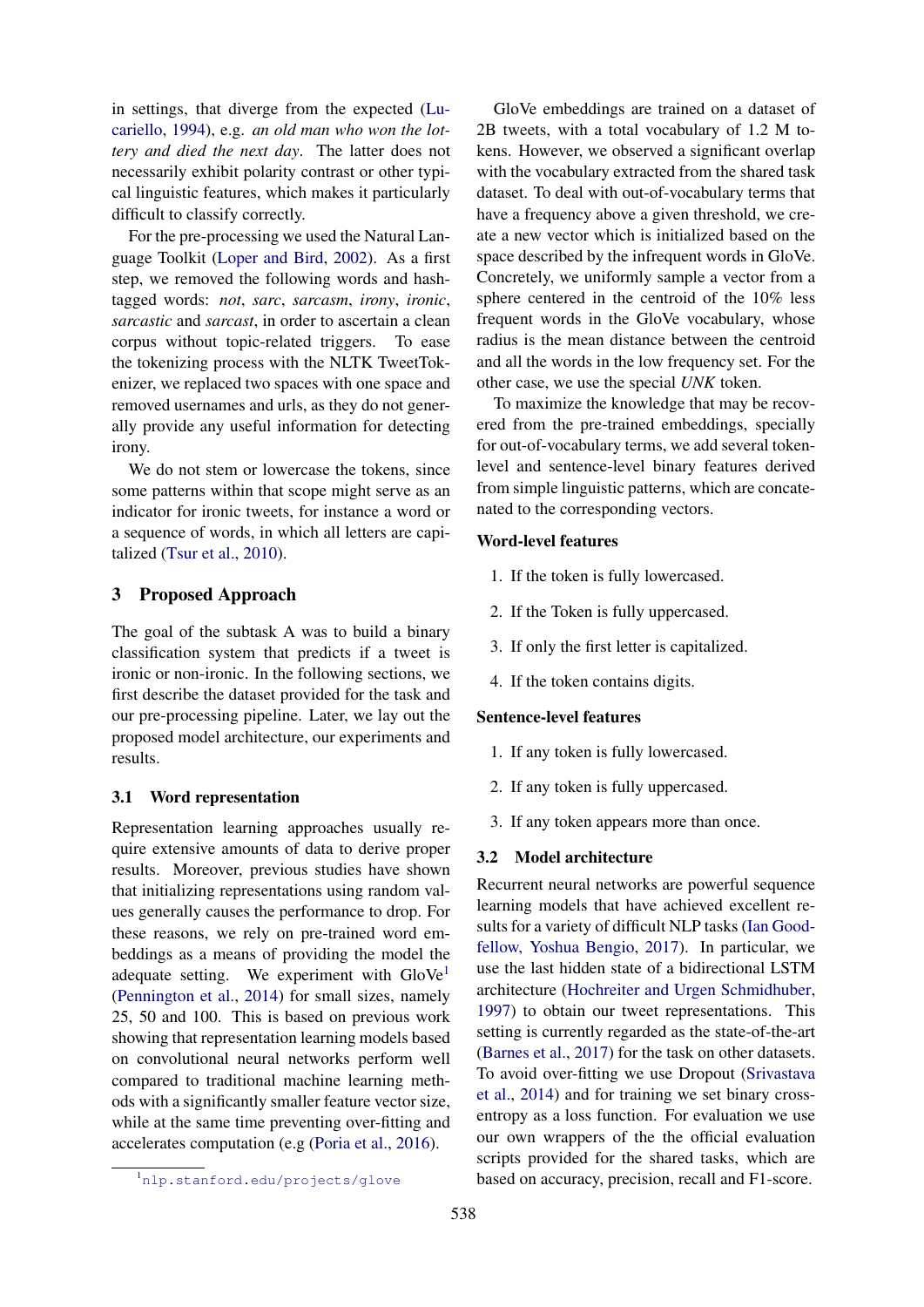#### 4 Experimental setup

Our model is implemented in PyTorch (Paszke et al., 2017), which allowed us to easily deal with the variable tweet length due to the dynamic nature of the platform. We experimented with different values for the LSTM hidden state size, as well as for the dropout probability, obtaining best results for a dropout probability of 0.1 and 150 units for the the hidden vector. We trained our models using 80% of the provided data, while the remaining 20% was used for model development. We used Adam (Kingma and Ba, 2015), with a learning rate of 0.0001 and early stopping when performance did not improve on the development set. Using embeddings of size 100 provided better results in practice. Our final best model is an ensemble of four models with the same architecture but different random initialization.

To compare our results, we use the provided baseline, which is a non-parameter optimized linear-kernel SVM that uses TF-IDF bag-of-word vectors as inputs. For pre-processing, in this case we do not preserve casing and delete English stopwords.

## 5 Results

To understand how our strategies to recover more information from the pre-trained word embeddings affected the results, we ran ablation studies to compare how the token-level and sentence-level features contributed to the performance. Table 1 summarizes the impact of these features in terms of F1-score on the validation set.

| Feature                              | Yes                               | No |
|--------------------------------------|-----------------------------------|----|
| Token-level                          | $\vert 0.6843 \vert 0.7008 \vert$ |    |
| Sentence-level   $0.6848$   $0.6820$ |                                   |    |

Table 1: Results of our ablation study for binary features in terms of F1-Score on the validation set.

We see that sentence-level features had a positive yet small impact, while token-level features seemed to actually hurt the performance. We think that since the task is performed at the sentencelevel, probably features that capture linguistic phenomena at the same level provide useful information to the model, while the contributions of other finer granularity features seem to be too specific for the model to leverage on.

Table 2 summarizes our best single-model results on the validation set (20% of the provided

data) compared to the baseline, as well as the official results of our model ensemble on the test data.

| <b>Split</b>   | Accuracy | Precision | Recall | F1-score |
|----------------|----------|-----------|--------|----------|
| Baseline Valid | 0.6375   | 0.6440    | 0.6096 | 0.6263   |
| Ours Valid     | 0.6610   | 0.6369    | 0.8447 | 0.7262   |
| Ours Test      | 0.3520   | 0.2568    | 0.3344 | 0.2905   |

Table 2: Summary of the obtained best results on the valid/test sets.

Out of 43 teams our system ranked 421st with an official F1-score of 0.2905 on the test set. Although our model outperforms the baseline in the validation set in terms of F1-score, we observe important drops for all metrics compared to the test set, showing that the architecture seems to be unable to generalize well. We think these results highlight the necessity of an ad-hoc architecture for the task as well as the relevance of additional information. The work of Felbo et al. (2017) offers interesting contributions in these two aspects, achieving good results for a range of tasks that include sarcasm detection, using an additional attention layer over a BiLSTM like ours, while also pretraining their model on an emoji-based dataset of 1246 million tweets.

Moreover, we think that due to the complexity of the problem and the size of the training data in the context of deep learning better results could be obtained with additional resources for pre-training. Concretely, we see transfer learning as one option to add knowledge from a larger, related dataset could significantly improve the results (Pan and Yang, 2010). Manually labeling and checking data is a vastly time-consuming effort. Even if noisy, collecting a considerably larger selfannotated dataset such as in Khodak et al. (2017) could potentially boost model performance.

#### 6 Conclusion

In this paper we presented our system to SemEval-2018 shared task on irony detection in English tweets (subtask A), which leverages on a BiLSTM and pre-trained word embeddings for representation learning, without using human-engineered features. Our results showed that although the generalization capabilities of the model are limited, there are clear future directions to improve. In particular, access to more training data and the deployment of methods like transfer learning seem to be promising directions for future research in representation learning-based sarcasm detection.